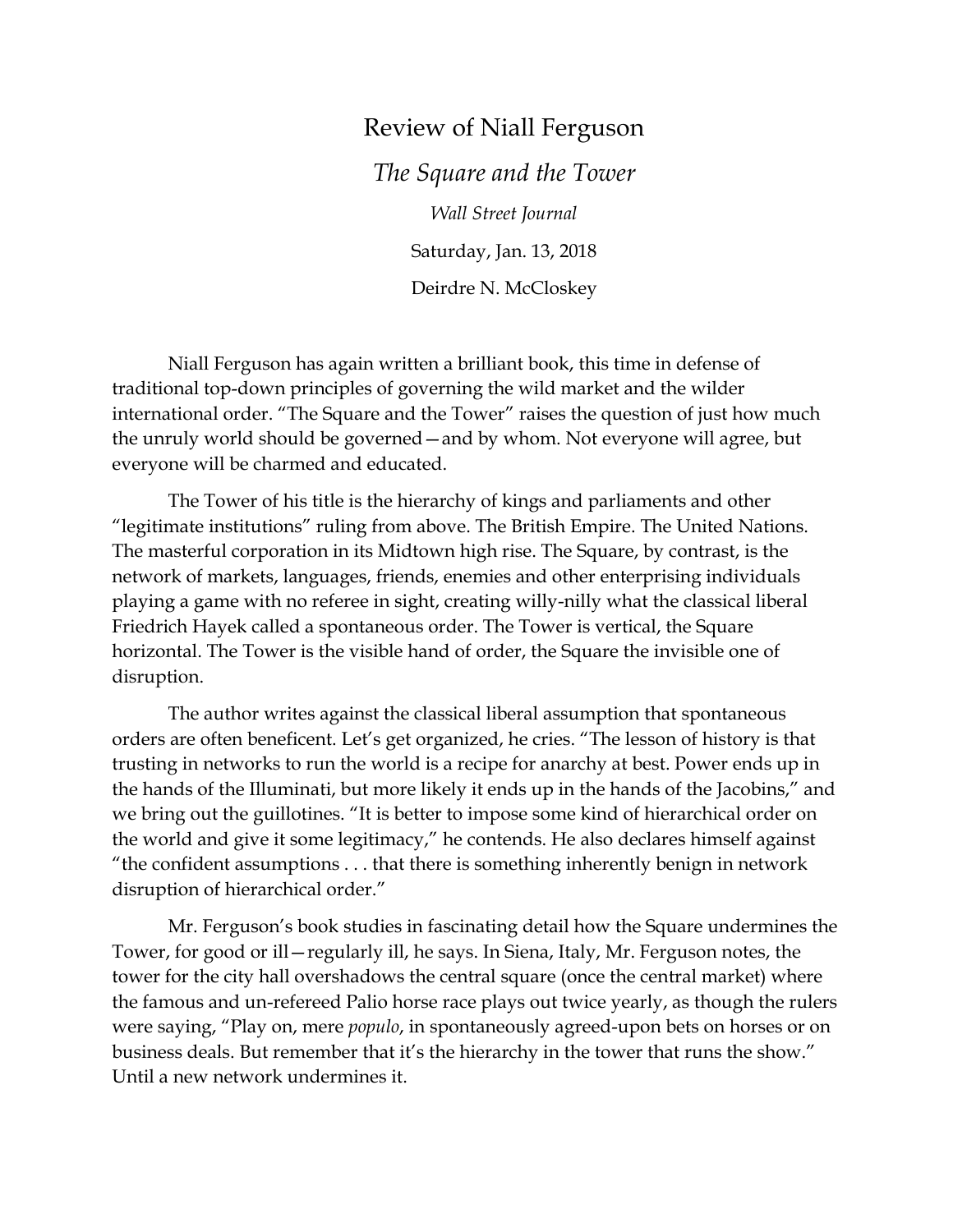We see this happening today, with social media and 24-hour news, fake and genuine. But, as Mr. Ferguson shows, it has happened many times before. His short chapters are lucid snapshots of a world history of Towers and Squares, filled with gracefully deployed learning on, say, the challenges to Towers after 1492 and 1517. It was the time of Columbus and Magellan out of Iberia and Luther and Calvin out of the printing press. Horizontal networks were created by new world trade and accidental conquest and by "a religious virus known as Protestantism." The age toppled many a top-down Tower, from the Incas' mountain palaces to the primacy of the pope.

"The Square and the Tower" is always readable, intelligent, original. You can swallow a chapter a night before sleep and your dreams will overflow with scenes of Stendhal's "The Red and the Black," Napoleon, Kissinger. In 400 pages you will have restocked your mind. Do it. True, the book would have been even better with a deeper understanding of economics and a greater emphasis on ethics—economics and ethics, those supposed opposites. No one knows everything, though Mr. Ferguson comes close.

Among Mr. Ferguson's astonishing scholarly books is a multi-volume collective biography (the official word is prosopography) of a family, the Rothschilds, and Chapter 25 in the present book summarizes and diagrams their connections. Good. But wait. In his account of the Rothschilds, Mr. Ferguson portrays their amazing flow of funds. Yet he quotes Byron writing that, alongside Napoleon, "his fellow-Christian, Baring" (that is, financier Sir Francis Baring) helped pull the strings on the European scene. The flow of funds is not the crux. What matters is how the system behaved in response to potential entry—what would happen, say, if Baring fails? Other sources of funds would flood in to fill the gap. Mr. Ferguson often ascribes undue importance to particular nodes of the network, rather than the recognizing the power of the network itself.

Another chapter traces the numerous relatives of the Duke of Saxe-Coburg Gotha, who became in 1830 Leopold I of the new kingdom of Belgium. (You may inspect Leopold's handwork in the early episodes of the PBS series "Victoria.") "They were all related," Mr. Ferguson writes appreciatively, of these European royals. Yet he leaves out the end of the story, which he knows better than most: The duke's network was no more successful in stopping the guns of August 1914 than the numerous royal descendants of Queen Victoria, the duke's niece. The diagram of the network of treaties doesn't tell how Sir Edward Gray worked the system to prevent—or fail to prevent war.

Networks are easily diagrammed, and armies of sociologists do diagram them. But after diagramming the networks, horizontal or vertical, what have we learned? Mr. Ferguson notes that the official hierarchy in Japan has put the Emperor of the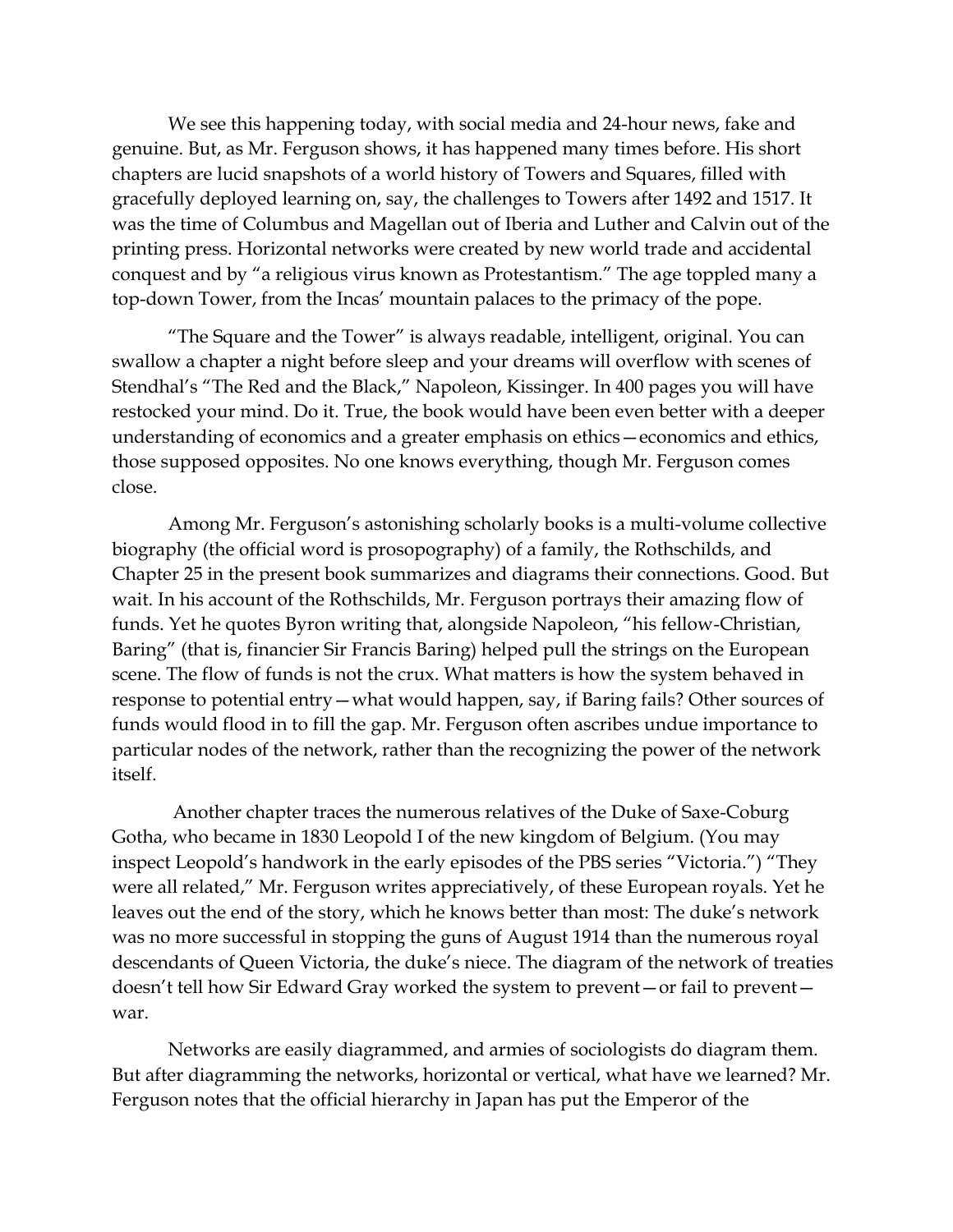Chrysanthemum Throne at the top for 1,000 years. But the continuity in the vertical network diagram has by no means meant that the emperor has always been the boss. The problem is the same with geographical models of the economy. A map of commodity flows or monetary connections is easy to grasp and charming to economic innocents. We can map the flow of oil and be induced thereby to enter into great games to "control" the supply. But this is not economics, and is usually to no one's good.

Merely by learning about the network of triangular trade from the colonial era of rum, slaves, sugar and trade goods between Europe, the Americas and Africa students may feel they understand the Atlantic economy in the 18th century. But the economist replies: "Consider that the map depends on profit and loss, and that it shifts constantly. Consider potential substitutes for rum or slaves. Consider the moving picture." Mapping economic flows or political connections or networks of friends or family and then putting down one's pen is un-economics. To give quite another instance, the bigness-is-bad ideology of American antitrust enforcement looks at networks the way Mr. Ferguson does, focusing on structure rather than potential, snapshots of existing firms rather than movies of unpredictable entry. The Tower sits there, glowering. The Square brims with life.

Mr. Ferguson unintentionally provides dozens of examples of how merely looking at the org chart, so to speak, doesn't tell the story. He claims, in an engaging half-chapter on Paul Revere and his connections to every Middlesex village and farm, that "network analysis shows that Revere and [another connector Joseph] Warren were the most important revolutionaries in Boston." No, it doesn't. The claim mixes the message with the messenger. When Thoreau was told that the new telegraph allowed Maine to speak to Texas, he replied, "But does Maine have anything to say to Texas?" A "connectography" sounds delightful and profound but does not tell how markets and especially human innovation work, which is with meaning.

The mapping of club memberships and friendships and correspondence tells where the telegraph wires are strung. But it doesn't tell whether they transmit anything worth saying. In the case of the American Revolution, what was more important than the messenger was the persuasive eloquence of the message sent. The Patriot party, such as Paine and Madison, went against the Loyalists, such as Ben Franklin's son, and because they were the better rhetoricians won every battle of the pamphlets.

Mr. Ferguson declares that "the Industrial Revolution was the product of networks." No, it was not, not in the static sense of the diagrammed connections he has in mind. He then goes on somewhat strangely to declare that the "great divergence" is the most important story in the modern world—that is, the lead Europe took at first, beginning around 1700. But surely the slowly spreading enrichment of the entire world, down even to the present day, is the big story of the age, not the temporary lag of India